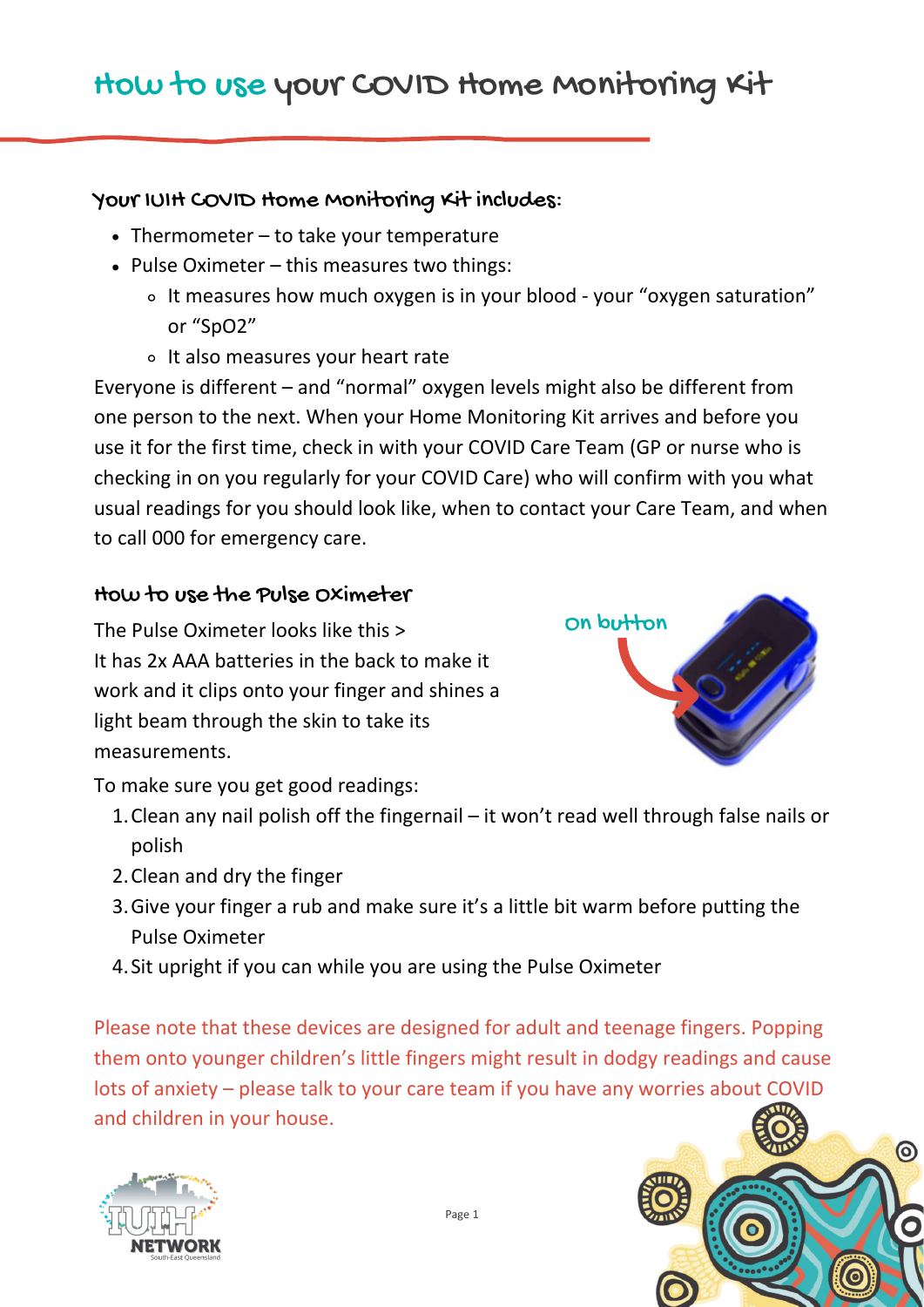## How to use your COVID Home Monitoring Kit

### Now you're ready to go.

- $\bullet$  Press the start button this is the little button on top of the device
- Clip the device onto your finger, with your palm facing towards the floor, fingernail facing upwards. The screen on the Pulse Oximeter should also be facing upwards so you can read it
- Relax if you can  $-$  and breathe normally
- Wait about a minute for the readings to settle before you make a note of them
- Write down the Oxygen Level. Your GP might also ask you write down the heart rate